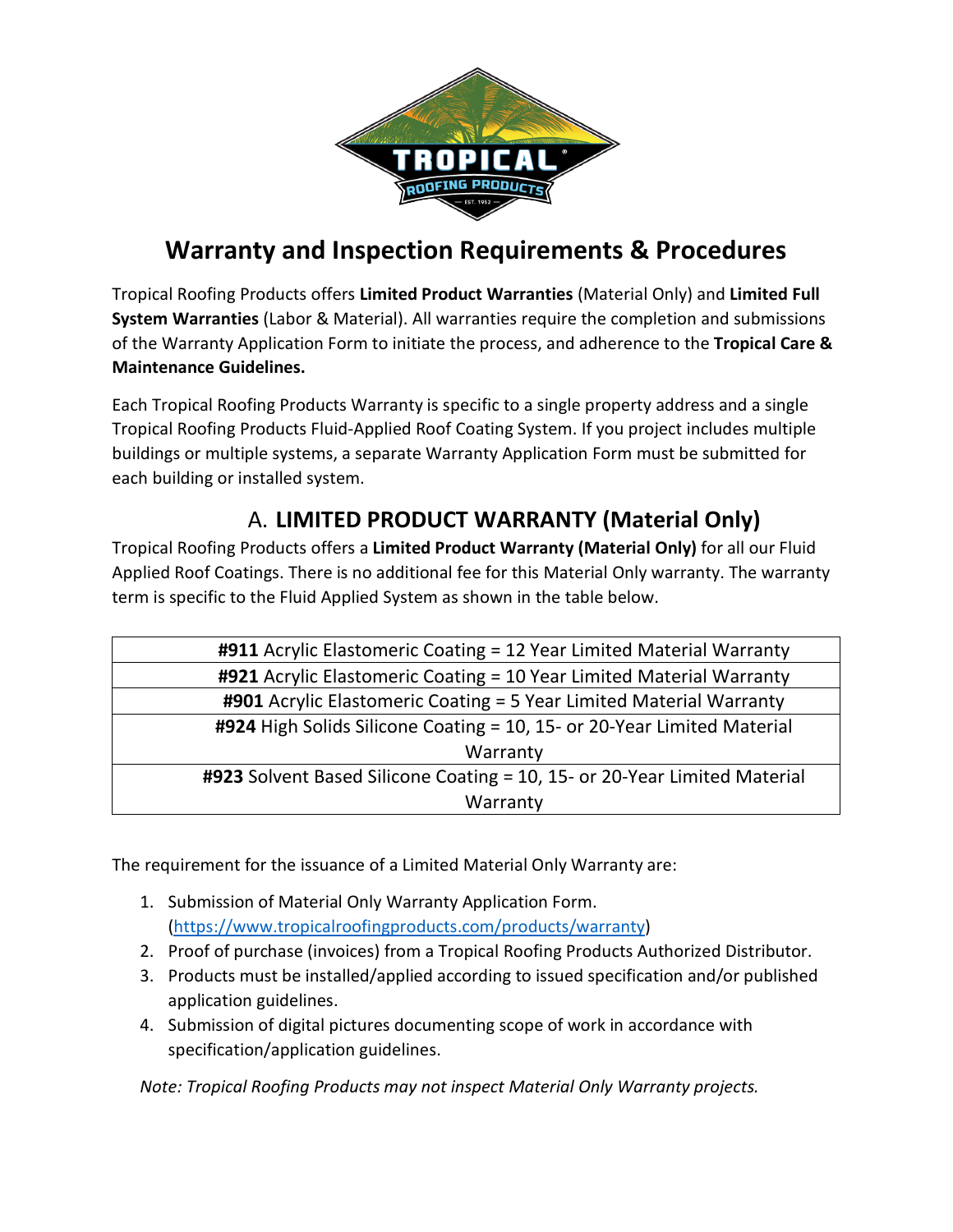

# **B. LIMITED SYSTEM WARRANTY (Material & Labor)**

Tropical Roofing Products offers **Limited Material & Labor Warranties in 10, 15 and 20-Year Terms** based on the following fee schedule and requirements:

| Term [=] Years | Acrylic $[-]$ \$/sq ft | Silicone [=] \$/sq ft | Minimum Fee $\lceil = \rceil$ \$ |
|----------------|------------------------|-----------------------|----------------------------------|
| 10             | $$0.10$ per sq. ft.    | $$0.13$ per sq. ft.   | \$1,500                          |
| 15             | $$0.12$ per sq. ft.    | $$0.16$ per sq. ft.   | \$2,000                          |
| 20             | $N/A^*$                | \$0.20 per sq. ft.    | \$3,000                          |

1. Submission of Material and Labor Warranty Application Form. [\(https://www.tropicalroofingproducts.com/products/warranty\)](https://powerforms.docusign.net/6fc3b15c-50bc-4d24-8c62-30d400abad0a?accountId=bb0e9adf-023d-46a7-b4a3-f9f7817a279b&env=na3)

- 2. Proof of purchase from a Tropical Roofing Products Authorized Distributor.
- 3. Products must be applied by a Tropical Roofing Products Approved Contractor, licensed and insured by standards of governing the scope of work.
- 4. Products must be installed/applied according to issued specification and/or published application guidelines. (see [www.tropicalroofingproducts.com\)](http://www.tropicalroofingproducts.com/)
- 5. Application must be inspection by a Tropical Roofing Products Technical Sales Manager as follows:
	- 1. Substate Inspection Prior to state of job
	- 2. Final Inspection Upon project completion
- 6. All CARE & MAINTENANCE GUIDELINES must be followed.

#### *\*Warranties nearing expiration may be extended after inspection and any necessary repairs and restoration are completed satisfactorily. Warranties may be "transferrable" if request is in writing and roof passes inspection.*

**Inspection Procedures:** Tropical Roofing Products Technical Sales Manager is available to make the necessary site inspections, as needed, to inspect the application stages before the application may continue. Number of inspections may vary depending on job type, contractor experience, project characteristics, and other factors. It shall be the responsibility of the contractor to notify Tropical Roofing Products in advance of these scheduled times to enable the inspections and provide safe access as per governing standards. The contractor shall be responsible for ensuring a weather-tight building for the entire duration of the project. Next day inspections cannot be guaranteed, please schedule accordingly. Manufacturer warranties are issued only after a project has been issued a specification, manufacturer inspections are completed, warranty requirements are satisfied, and project is completed.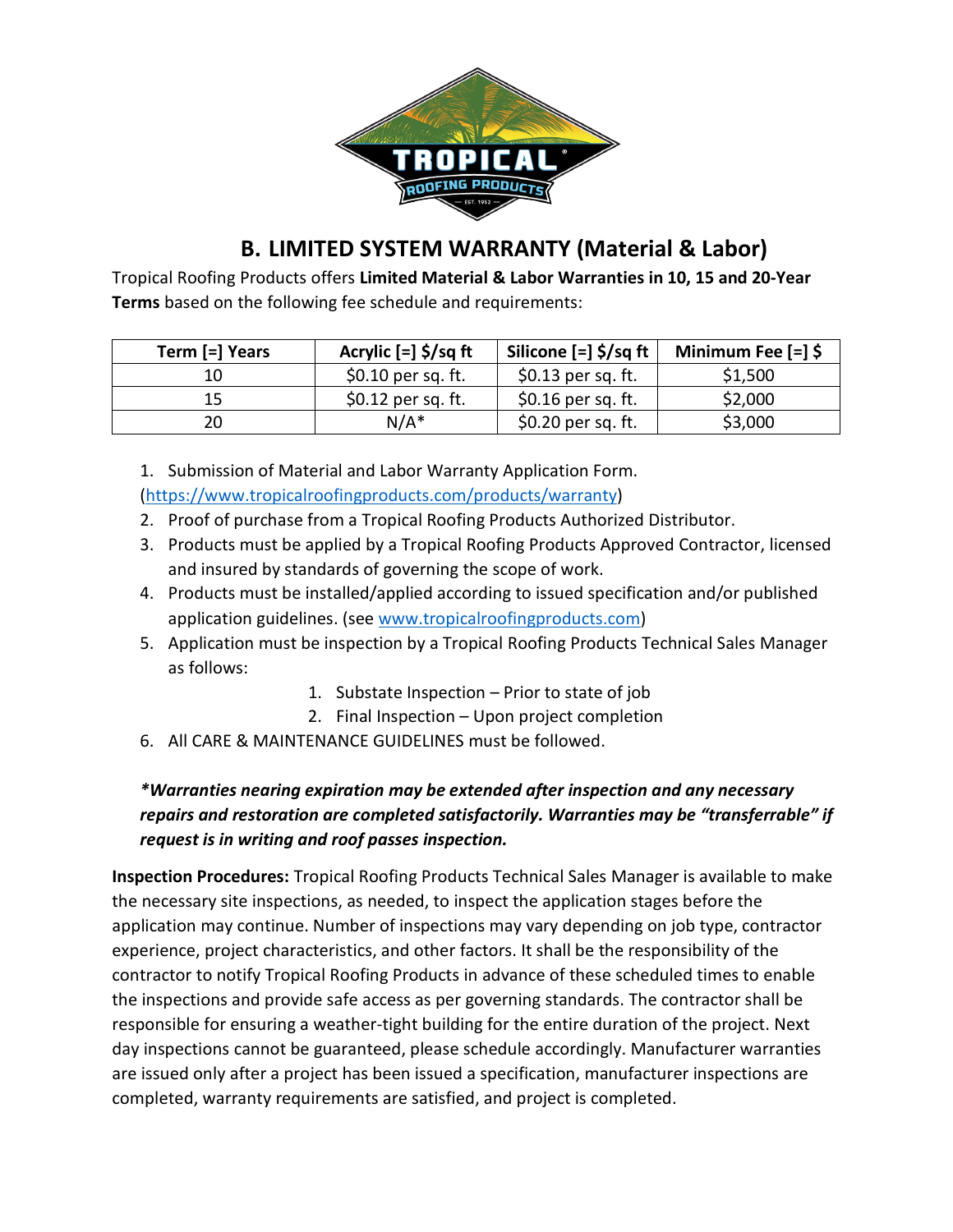

### **TERMS AND CONDITIONS** Warranty Disclaimer

- (A.) Notification of contract award (Warranty Application Form) from the Approved Roofing Contractor must be received at least fourteen (14) days prior to start of application of roofing on all Warranted jobs.
- (B.) Receipt and acknowledgement of this notice does not obligate Tropical Roofing Products to issue warranty on the roof unless all conditions of the Tropical Roofing Products warranty program for the completed roofing system are strictly complied with.
- (C.) Acceptance of this application warranty in no way will diminish any responsibility of the roofing contractor including being responsible for all labor costs for the first two-years of the warranty term.
- (D.) Approved Contractor agrees to give Tropical Roofing Products notice of exact dates when work begins and is completed.
- (E.) Tropical Roofing Products assumes no responsibility for specification, construction, or design of the building including the roof system except as stated in the roofing warranty.
- (F.) This application must be authorized and signed by an officer or owner of the Approved contracting company.
- (G.) Approved Contractor agrees to install the Tropical Roofing Products roofing system in accordance with the current Tropical Roofing Products selected specifications.
- (H.) Approved Contractor agrees to adhere to the Tropical Care & Maintenance Guidelines including documentation of all inspections and repairs. See next page for full Care & Maintenance Guidelines that can be also located at [www.tropicalroofingproducts.com](http://www.tropicalroofingproducts.com/)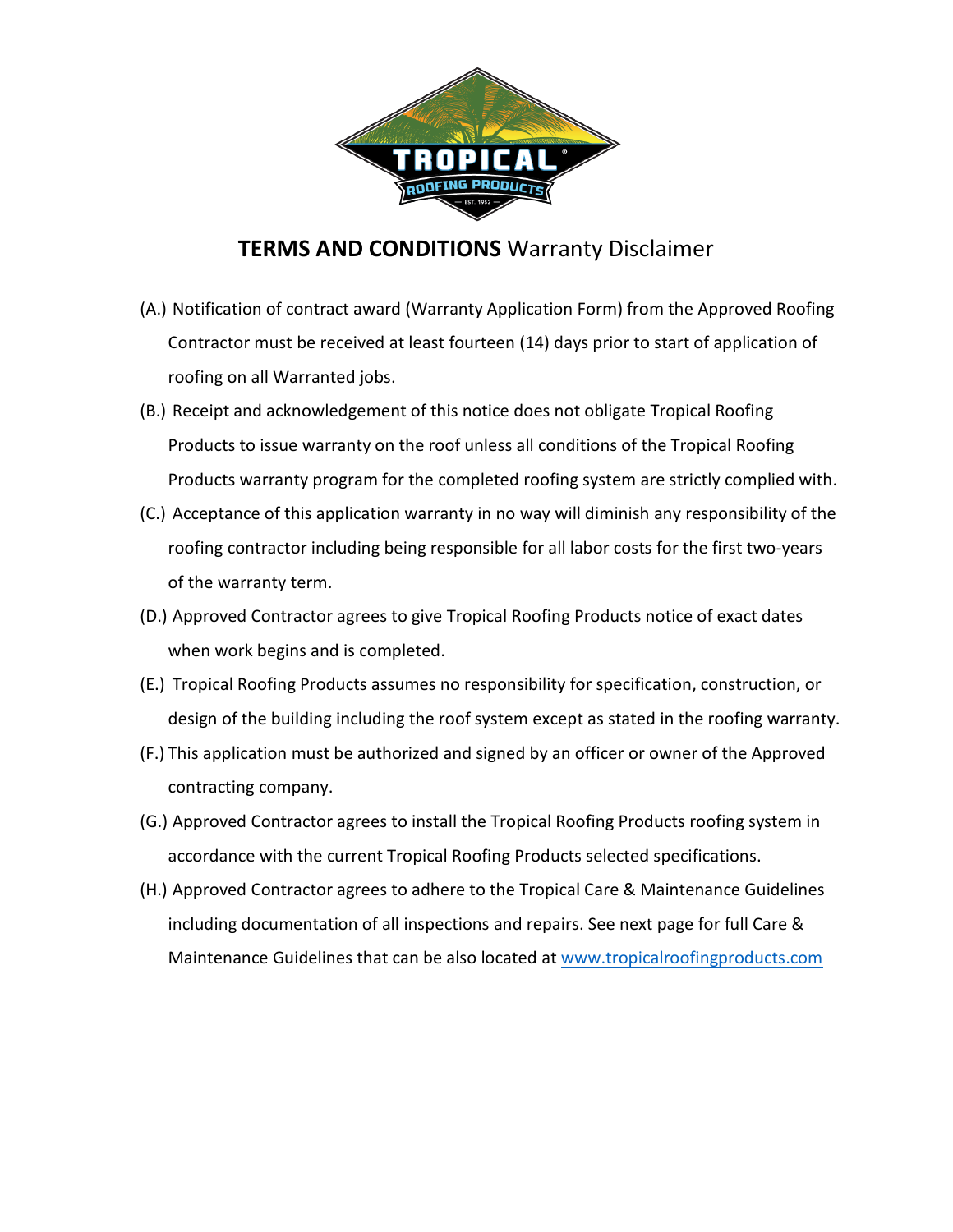

# **TRP Care and Maintenance Program**

In order to ensure that your Tropical Roofing Products roof coating will continue to perform to its fullest, and to maintain you warranty, you must follow, implement and satisfy this Care and Maintenance program.

- A. Maintain a file for all records relating to this roof, including the Tropical Roofing Products agreements, reports, invoices, repair and maintenance bills, original drawings and specifications, etc.
- B. Inspect the roof and coating at least twice each year, typically in the spring and fall. The most common areas of damage or distress are at drainage points, penetrations, perimeter flashings and in traffic areas.
- C. Inspect for damage from the elements after severe weather conditions, such as hailstorms, heavy rains, high winds, etc.
- D. Arrange for prompt repairs necessary to correct non-guaranteed conditions affecting the roof surface. Repairs to the surface must be promptly perform by a Tropical Roofing Products Approved contractors with approved products and repair methods that are consistent with the type and quality of the warranted coating so that such repairs will last as long as the Tropical Roofing Products Coating.
- E. Regularly remove any debris, such as leaves, branches, dirt, rocks, bottles, refuse, that may accumulate on the roof surface. Clean gutters, downspouts, scuppers, and surrounding roof areas to ensure proper drainage.
- F. Examine all metal flashings, counter-flashings, expansion joints, and pitch pockets for rust, detachment, deteriorated sealant, and damage. Reattach loose metalwork. Replace sealant as necessary. Prepare and paint rusted surfaces.